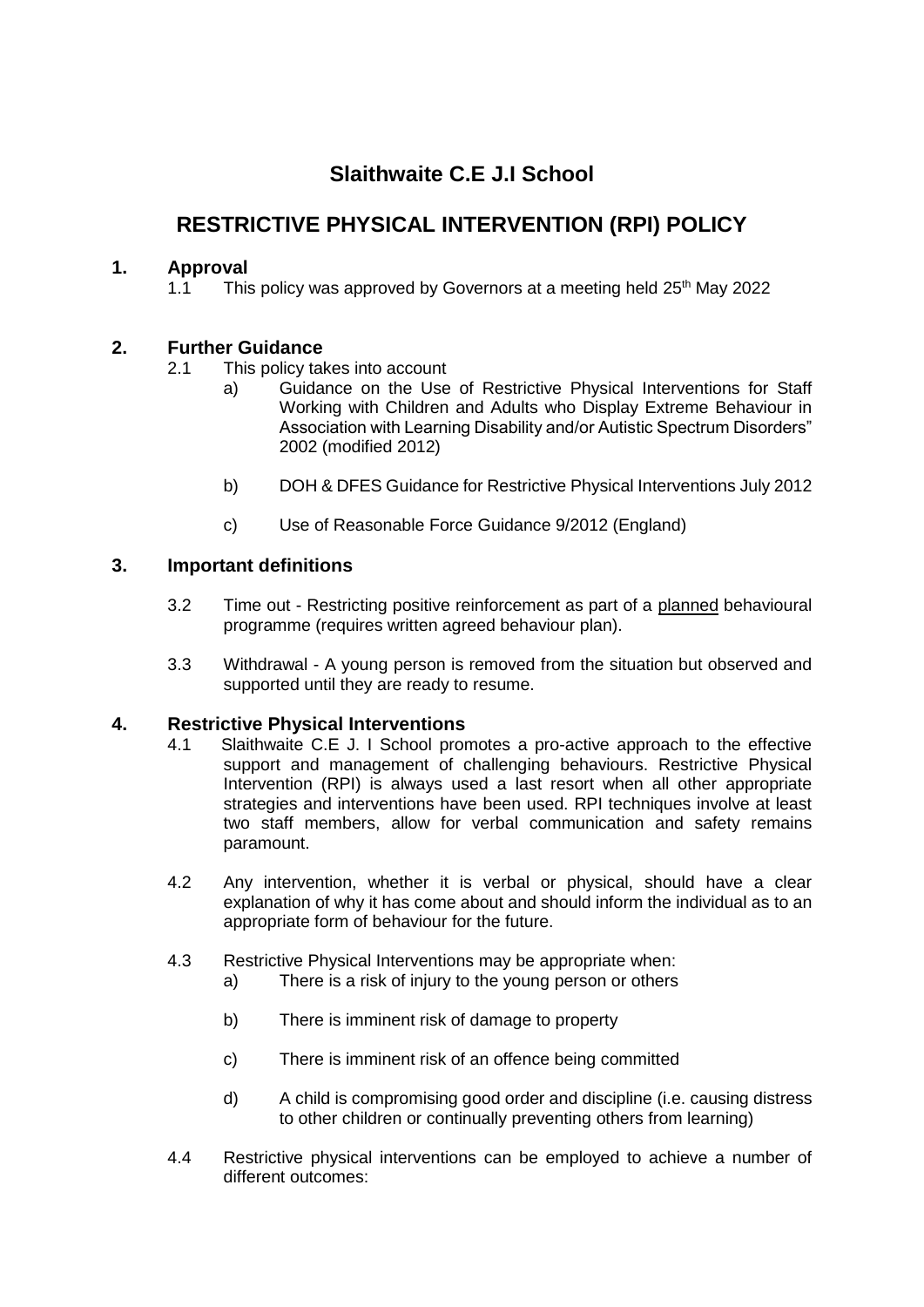- a) to break away or disengage from dangerous or harmful physical contact initiated by a child;
- b) to separate the child from a 'trigger', for example, removing one pupil who responds to another with physical aggression:
- c) to protect a child from a dangerous situation for example, the hazards of a busy road.
- 4.5 It is helpful to distinguish between:
	- a) *planned intervention*, in which staff employ, where necessary, prearranged strategies and methods which are based upon a risk assessment and recorded in support to self-regulate plans;
	- b) *emergency or unplanned* use of force which occurs in response to unforeseen events.
- 4.6 Restrictive Physical interventions should only be used in the young person's best interest and where:
	- a) Actions are reasonable, proportionate and necessary
	- b) Minimum force is used for the shortest time
	- c) Techniques are the least intrusive and maintain the dignity of the individual and the positive relationships of those involved

#### **5. Unacceptable use of physical interventions**

- 5.1 It is unacceptable to use physical interventions when;
	- a) Less intrusive methods would be more effective
	- b) Force is used as a punishment
	- c) There is pain, distress or psychological trauma
	- d) It increases the risk of abuse
	- e) It becomes routine
	- f) It undermines the dignity of staff and the young person or humiliates or degrades those involved
	- g) It creates distrust and undermines personal relationships

#### **6. Examples of Restrictive Physical Intervention**

- 6.1 Examples of Restrictive Physical Intervention are:
	- a) Barring the path of an individual to re-direct or intervene
	- b) Using an approved hold to minimise danger to others or danger of selfharm
	- c) Using an approved hold to move a young person away from a dangerous situation

## **7. Risk Assessment**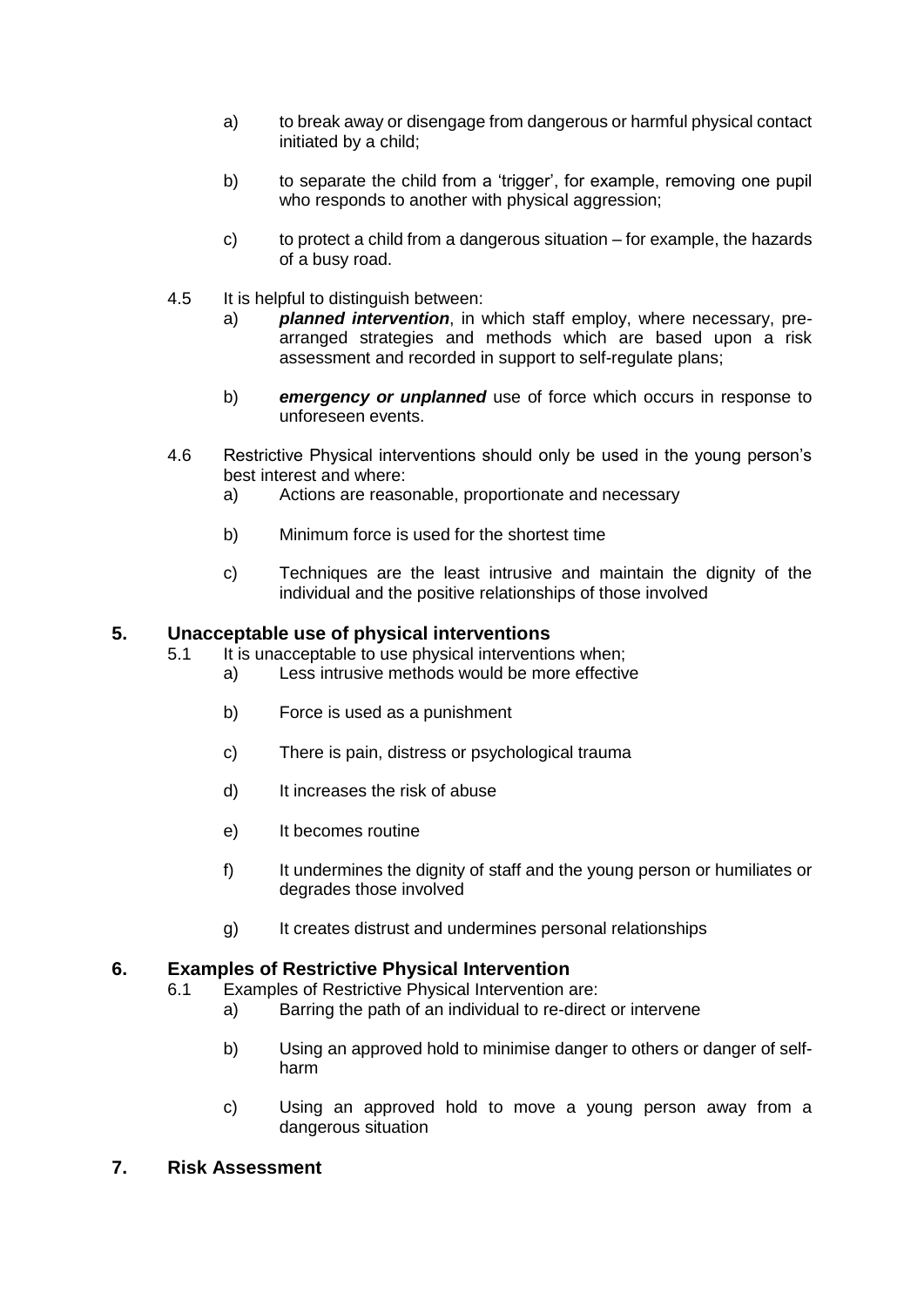- 7.1 Slaithwaite C.E J.I School identifies children who are likely to pose severe and challenging behaviours and a support to self-regulate plan is written. This outlines possible triggers, de-escalation strategies and appropriate levels of intervention. A risk assessment also forms part of this plan.
- 7.2 Staff should be aware that there may be pupils who present behaviours which are challenging, unacceptable and/or dangerous, which have not been risk assessed. At these times staff should use their professional judgment to assess the risk in the particular situation.

## **8. Physical Intervention Training for Staff**

8.1 Training has been arranged for key staff who are working with children exhibiting challenging behaviour.

### **9. Team Teach**

- 9.1 Slaithwaite C.E School has adopted the Team Teach system of positive interventions and handling that is delivered in-house by trained staff. Staff new to school who will be working with children with challenging behaviour will complete the next available course. Team Teach provides an accredited training framework designed to reduce risk and through working together to help safeguard people and services. Staff members complete a 6 hour basic course every 3 years, with regular refreshers as part of their on-going training.
- 9.2 The Team Teach course is endorsed by the Department of Education, the Department of Health and the British Institute of Learning Disabilities and its code of practice (BILD) (ICM**)** Institute conflict management 2015 in addition to professional teaching bodies.
- 9.3 Staff have a legal duty when using reasonable force to make reasonable adjustments for children with special educational needs.
- 9.4 The Team Teach approach employs gradual and graded responses which allow practitioners to move between techniques to respond to individual need whilst maintaining control.
- 9.5 Slaithwaite School keeps a list of all Team-Teach trained staff. It should be noted that in an emergency situation any person can assist in an intervention but this must fall within legal boundaries. All members of staff have a legal power to use reasonable force *(Use of Force Guidance 9/2012)*
- 9.6 Authorisation to carry out physical invention should not be given to any member of staff unless they have undergone training.

### **10. Support during Incidents**

10.1 If staff feel uncomfortable or feel the individual will be safer if released from a hold, they should release and withdraw as trained.

#### **11. Post Incident Procedures**

11.1 Following an incident staff and the individual must be given the opportunity to re-establish their inter-personal relationships through the listening and learning reflection process, providing the opportunity to discuss the incident, any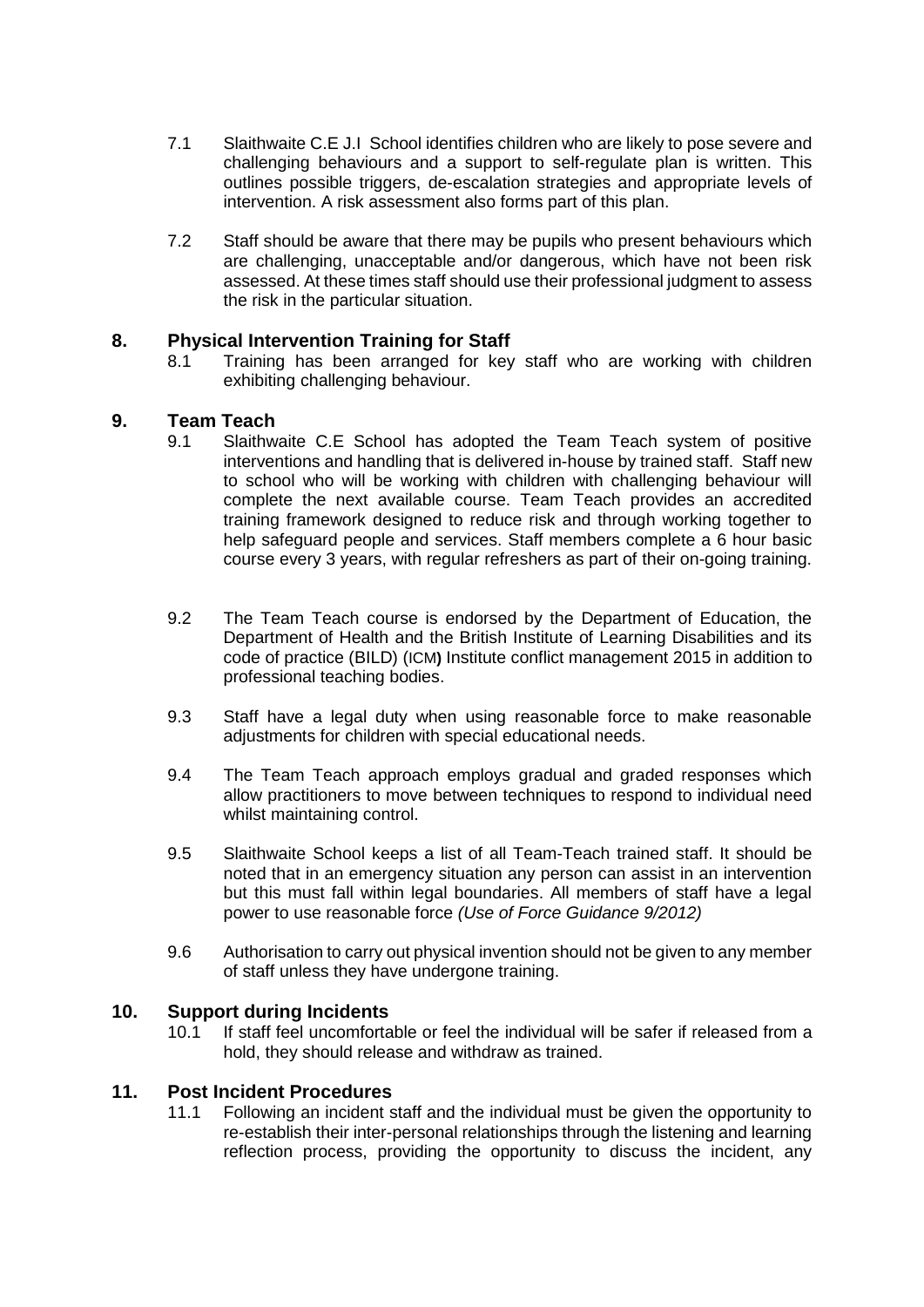underlying issues, and seek to establish a more appropriate alternative behaviour for future situations.

- 11.2 Staff will be offered support guidance and the opportunity to seek advice and assistance by other professional bodies should they be deemed necessary.
- 11.3 It is essential that staff complete the green serious incidents bound and numbered book. Families will be contacted with an explanation and an appropriate plan of action may need to be established towards ensuring a safe environment for the individual and the community.

## **12. Recording the use of restrictive physical Intervention (RPI)**

- 12.1 It is essential that Slaithwaite School keeps up-to-date records of any incidents where RPI is used. It is always advisable to inform families of such an incident and to allow an opportunity to discuss it at the earliest opportunity.
- 12.2 Records of incidents include the following information:
	- a) the name(s) of the child/children involved
	- b) the date, time and location of where the incident took place
	- c) why the use of RPI was deemed necessary
	- d) a detailed account of the incident, including all steps taken to diffuse the situation and resolve it without force and the nature of the RPI used
	- e) the young person's response
	- f) the outcome of the incident
	- g) the debrief process
	- h) a description of any injuries suffered by the young person or others and/or any property damaged during the incident. …………. School will inform the Local Authority of all serious injuries.
- 12.3 Slaithwaite School will retain records of incidents involving the use of RPI until the member of staff involved has reached normal retirement age or for 10 years if that is longer.

### **13. First Aid**

- 13.1 After a physical intervention the named person responsible for first aid should assess the child. Medical advice, where appropriate, should be sought on restraining children with certain conditions, e.g. asthma, brittle bones etc.
- 13.2 The UOF guidance Nov11 acknowledges the potential for injury to both children and staff involved in RPI and this should not automatically be seen as evidence of malpractice.

## **14. Allegations of abuse against staff**

14.1 Please refer to the Allegations of Abuse against Staff policy.

## **15. Behaviour**

15.1 Please refer to the Behaviour policy.

### **16. Whistleblowing**

16.1 Please refer to the Whistleblowing policy.

### **17. Complaints**

17.1 Please refer to the Compliments and Complaints policy.